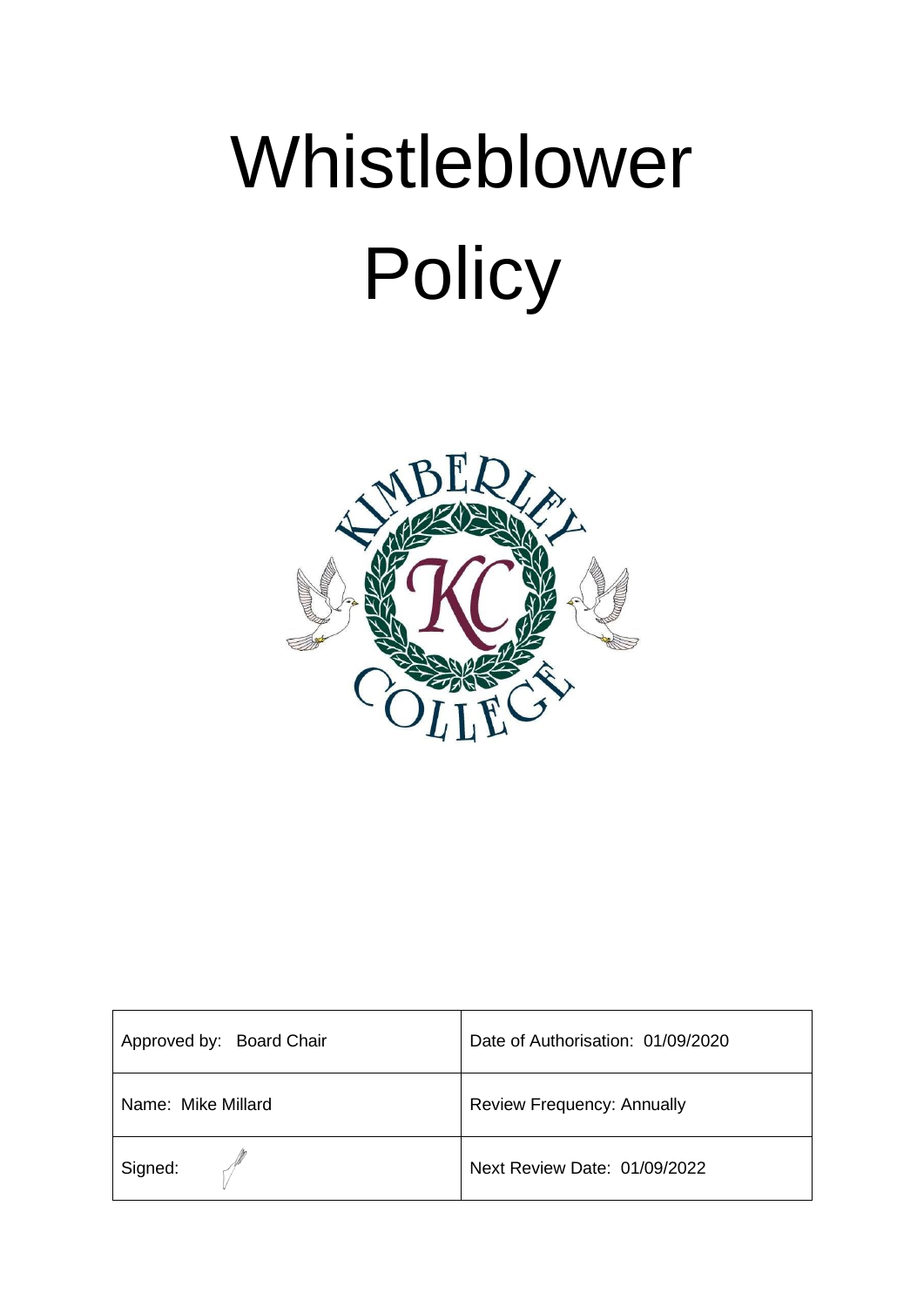

# **1. POLICY STATEMENT**

Kimberley College is committed to maintaining and promoting high standards of integrity, governance and ethical behaviour within the organisation by people at all levels, starting with the governing body, the principal, and senior management. Kimberley College is, therefore, encouraging the reporting of wrongdoing through appropriatechannels.

Kimberley College is committed to complying with the applicable laws and practices included in the *Corporations Act 2001* and *Australian Standard AS8004-2003 Whistleblower Protection Program for Entities*.

AllKimberleyCollegeemployeesandassociateshavearesponsibilitytohelpdetect, preventand report instances of suspicious activity or wrongdoing.

## **2. PURPOSE**

This policy exists to encourage the reporting of corrupt, illegal or other undesirable conduct at Kimberley College. It outlines how individuals can appropriately make disclosures about these matters, and how Kimberley College will protect those individuals from detrimental consequences.

#### **3. SCOPE**

Kimberley College's Board, Officers, Workers, Contractors and Service Providers, Other Persons associated with the school, including students and parents.

#### **4. REFERENCES**

- Australian Standard AS8001-2008: Fraud and Corruption Control
- Australian Standard AS8004-2003 Whistleblower Protection Program for Entities.
- Corporations Act 2001(Cth)
- Kimberley College Code of Conduct

#### **5. TERMS OFREFERENCE**

To assist with determining which College policy is best suited to supporting your concern, refer to the following Terms of Reference in the first instance.

#### **Complaints Handling Policy**

Refertothispolicyifyouhaveaconcern about day-to-day activity within the College

# **Whistleblower Policy**

Refertothispolicy if youhave asignificant concernaroundbusinessoperationsofthe College, a breach of legislative responsibility, serious misconduct or unlawful activity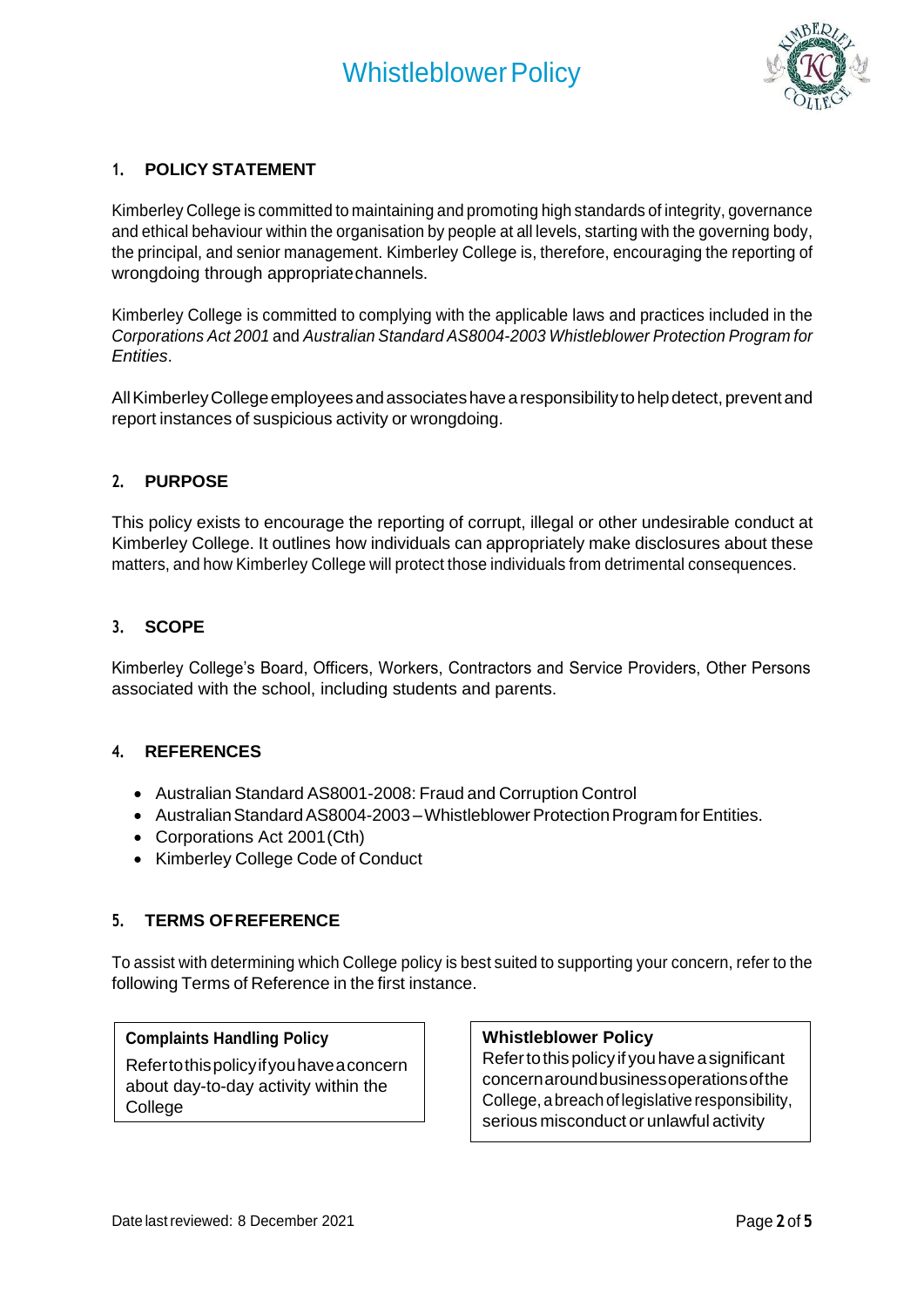

# **6. DEFINITIONS**

#### **Eligible Whistleblower– Who qualifies for protection?**

A Whistleblower who is eligible for protection is an individual such as an officer, employee, service provider or associate (or their relative) who is or has been in a relationship with Kimberley College and who brings a Disclosable Matter to the attention of the school under this policy.

## **Disclosable Matter – What kind of disclosures can be made under this policy?**

A disclosure is eligible for protection if it relates to actual or suspected conduct within Kimberley College that is:

- misconduct, or an improper state of affairs or circumstances in relation to Kimberley College
- contravention of the *Corporations Act 2001*
- conduct that represents a danger to the public or the financial system
- an offence against any other law of the Commonwealth that is punishable by imprisonment for 12 months ormore.

#### **Eligible Recipients – To whom should a disclosure be made?**

Disclosures qualify for protection if they are made to eligible recipients. Those belong to the following categories of persons:

- a senior manager of Kimberley College
- the Whistleblower Investigations Officer of Kimberley College
- an auditor, or a member of an audit team conducting an audit of Kimberley College.

Disclosures made to a legal practitioner for obtaining legal advice or legal representation are also protected.

Under exceptional circumstances, the law makes provisions for whistleblowing disclosures to professional journalists and members of parliament. These are called "emergency disclosures" and "public interest disclosures"; however, they require strict adherence to prescribed processes before being made to qualify for protection.

#### **Detriment**

This policy seeks to prevent Whistleblowers from Detriment, which includes the following:

- dismissal of anemployee
- injury of an employee in his or her employment
- alteration of an employee's position or duties to his or her disadvantage
- discrimination between an employee and other employees of the same employer
- harassment or intimidation of a person
- harm or injury to a person, including psychological harm
- damage to a person's property
- damage to a person's reputation
- damage to a person's business or financial position
- any other damage to a person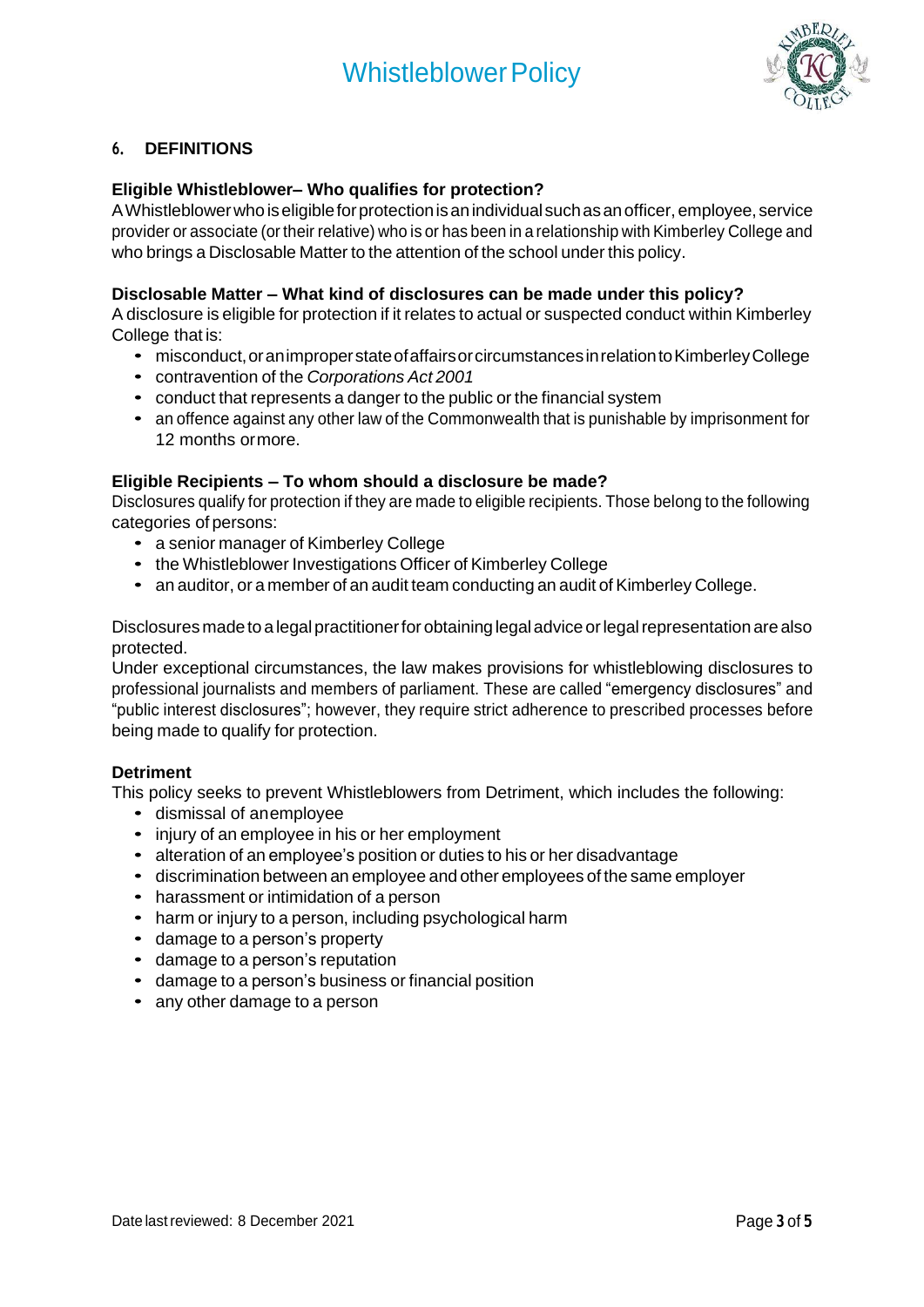

# **7. WHISTLEBLOWER INVESTIGATIONSOFFICER**

The HR Manager is appointed as a Whistleblower Investigations Officer and will investigate the substance of the complaint to determine whether there is evidence in support of the matters raised or to refute the report.

The Whistleblower Investigations Officer can be contacted by the following means:

- *Email: [people@kimberley.college](mailto:people@kimberley.college)*
- *phone: 32090300*
- *in person:*
- *anonymously:*

# **8. WHISTLEBLOWER PROTECTIONOFFICER**

The Principal/HR Manager is appointed as a Whistleblower Protection Officer and will safeguard the interests of the Whistleblower in terms of this policy and any applicable legislation and standards. The Whistleblower Protection Officer will be readily accessible by all staff and will have direct, unfettered access to independent financial, legal and operational advisers as required.

The Whistleblower Protection Officer can be contacted by the following means:

- *email: principal@kimberley.college*
- *phone: 32090300*
- *in person:*
- *other:*

The responsibilities of the Whistleblower Protection Officer and Whistleblower Investigations Officer will not reside in the same person. They should operate, and be seen to operate, independently of each other and should act in such a way that they discharge the two quite separate functions independently of eachother.

#### **9. REPORTING**

Kimberley College is committed to providing a safe, reliable and confidential way of reporting any Disclosable Matters.

A report under this Policy can be made if individuals falling into the category of Eligible Whistleblower have reasonable grounds to suspect that Disclosable Matters have taken place.

A report can be made to any of the following persons, noting it may depend on the matter and the person who is the subject of the matter:

- Principal/Deputy Principal
- Whistleblower Investigations Officer
- Board Chair
- other Eligible Recipients as defined above.

At any stage, a person in the list above can be skipped if that person is the subject of the report or if the Whistleblower has another reason to believe that the person is not likely to deal with the report properly. While reports can be made anonymously if preferred, this may affect the ability to investigate the matter properly and to communicate with the Whistleblower about the report.